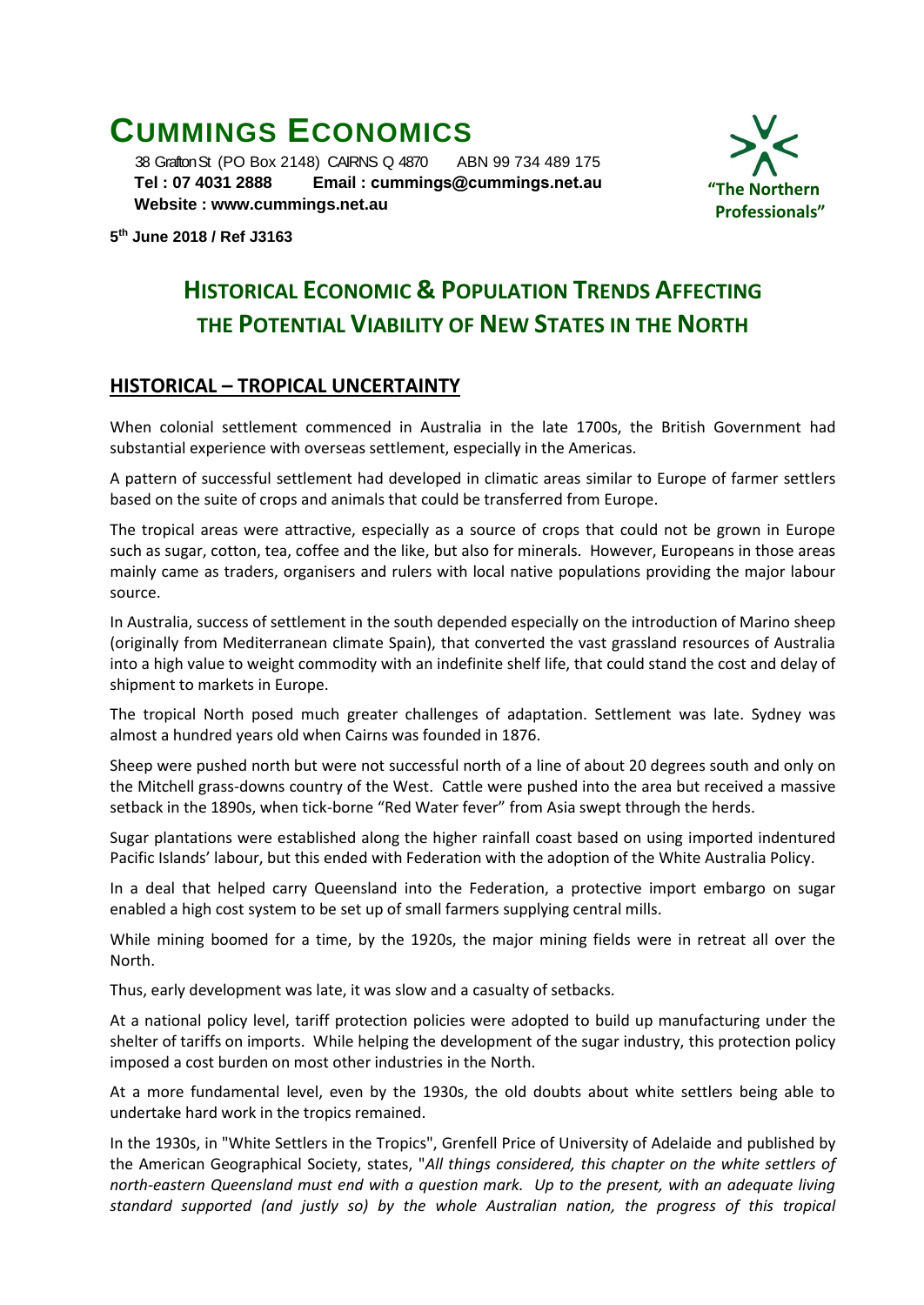*penetration has been excellent. But past successes are no certain proof of further advances, and the people of Australia who are making substantial contributions toward one of the most important experiments in world history, should see that while the national government treats north-eastern Queensland with sympathy and kindness, it at the same time subjects the area to continuous and vigorous scientific research*." (our underlining).

Thus, movements towards self-government through the creation of new States in the North were taking place against a background of uncertainty, economic weakness, lack of population and lack of confidence.

The Pacific War saw the area become a "front line" exposing a national vulnerability that led to calls in the post-war period for northern development.

Although these initiatives of the 1950s and 1960s faded, more recent decades have seen major economic progress occurring.

## **MORE RECENT ECONOMIC PROGRESS**

Northern Australia is not poor in underlying resources of minerals, potential to grow plants, tourism and marine resources.

Major underlying factors became favourable for the development of those resources in the post-war period.

- 1) Growing global markets reaching out for resources, especially from the major global growth area nearby in Eastern Asia.
- 2) Transport and communication developments have broken down old cost barriers of remoteness from markets.
- 3) Technology has been progressively developed suited to the tropics not only in plants and animals but in tourism and in technology affecting everyday living like air-conditioning and control of tropical diseases.
- 4) Success breeds success factors have been kicking in as population and infrastructure grows.

The strength of the North's mineral resource is now evident.

The North, with about 6% of the nation's population, now accounts for about a half of Australia's merchandise exports due especially to the North's mineral wealth.

Major breakthroughs have occurred in the primary industries:

- **o** in mechanisation of sugar production,
- **o** through introduction of superior cattle breeds, and
- **o** with transport costs to southern markets falling with better road links, underpinning major expansion horticultural industries.

An expanded sugar industry is now competitive on global markets without protection. There are now more beef cattle per sq km in the North than southern Australia. The Cairns region is now Australia's third largest fruit producing region.

Transport developments have opened up the North's outstanding tourism resources to global markets. International holiday visitors to the Cairns region exceed the states of Western Australia, South Australia and Tasmania.

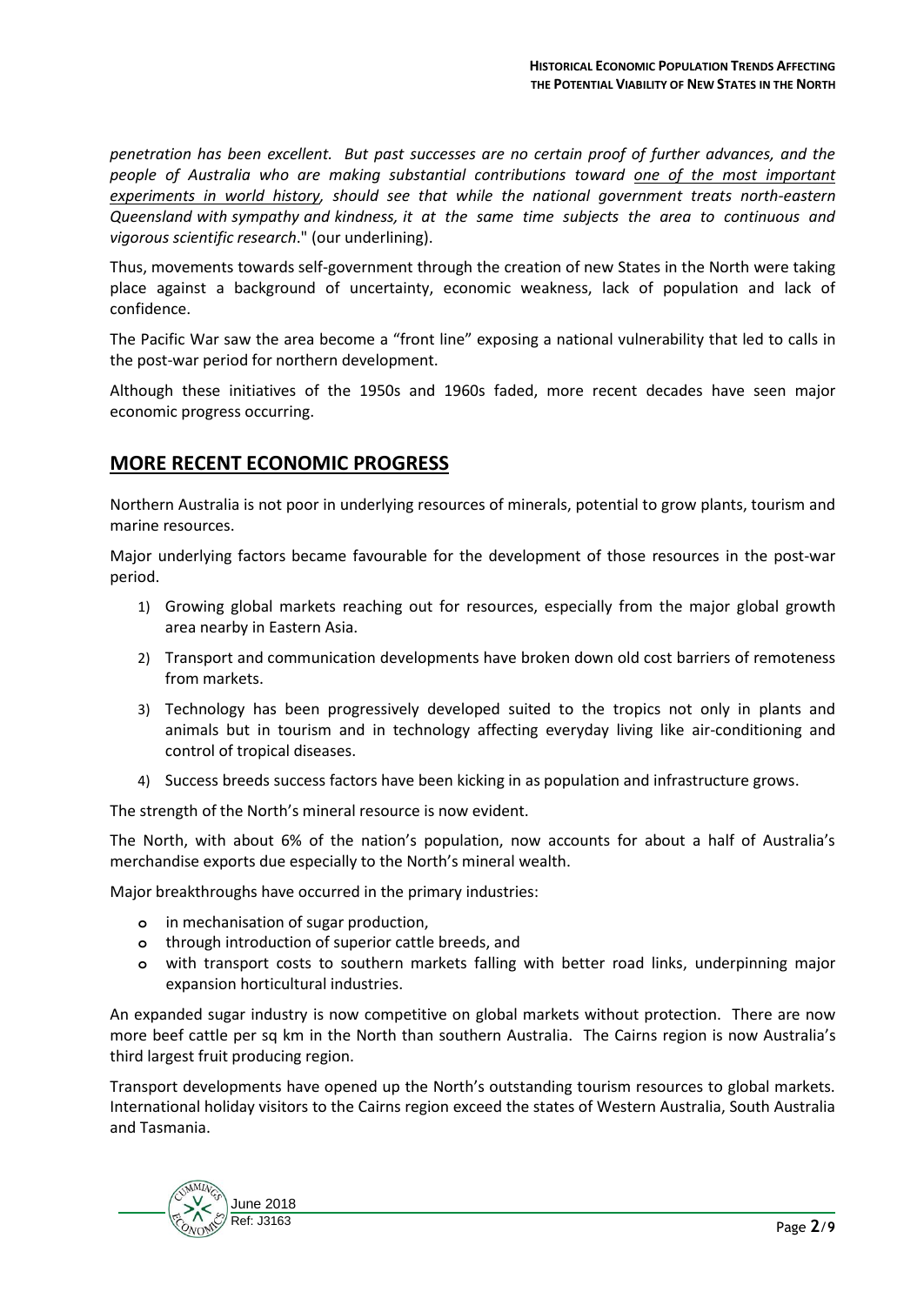Against a background of expanding earnings from outside the region, the North's regional economies have been expanding steadily.

## **REGIONAL STRUCTURE**

However, before looking at how this has played out in population growth, it is important to identify how economic forces have created strong regional structures.

Northern Australia covers a large area – about 40% of Australia's land mass and although population was much lower, realities of areas and distance has led to a series of commercial regions not very different in area to the States across the south of the continent (see Map 1).

These regions have given rise to five major regional cities – Rockhampton, Mackay, Townsville, Cairns and Darwin.

The smallest in area, the Mackay region, has an area the size of Tasmania. The Cairns based commercial region is 1½ times the size of Victoria.

If populations had been equivalent to the South, there would almost certainly be six states across the North.

However, economic and population weakness has mitigated against this. The complexities of putting together a coalition of these distinct regions has also mitigated against new States being formed.

But given the economic progress and population growth that has been taking place as the North develops, the situation has been changing.

## **POPULATION**

Map 2 shows population of Northern Australia compared with South Australia and Tasmania at the time of the 1947 Census, 1976 Census and 2016 Census.

The map also shows what population would be if projected forward over the next 40 years at the growth rates of the last 40 years.

The figures show that from being half of South Australia's population in 1947 Northern Australia's population is now 76% of South Australia. On relative growth rates, it can be expected to pass South Australia in the future.

Compared with Tasmania, Northern Australia's population in 1947 was similar, by 1976 it was 75% larger and is now about 2½ times that of Tasmania.

In 1947, you had to add up the Cairns, Townsville, Mackay and Fitzroy regional populations to equal Tasmania. Today, the Cairns and Townsville regions alone exceed Tasmania with the Cairns region alone closing on 60% of Tasmania and growing faster.

Within Northern Australia, Northern and Central Queensland account for about three quarters of the population (see Map 3). Population has gone from being about the same as Tasmania in 1947 to now being almost double.

The following Chart 4 shows where the population growth has occurred across the North over the past 40 years and if projected forward, what it would look like by 2050 on a repeat of past growth rates.

The projections indicate that both the Cairns region and the Northern Territory would each be up past the current population of Tasmania before 2050.

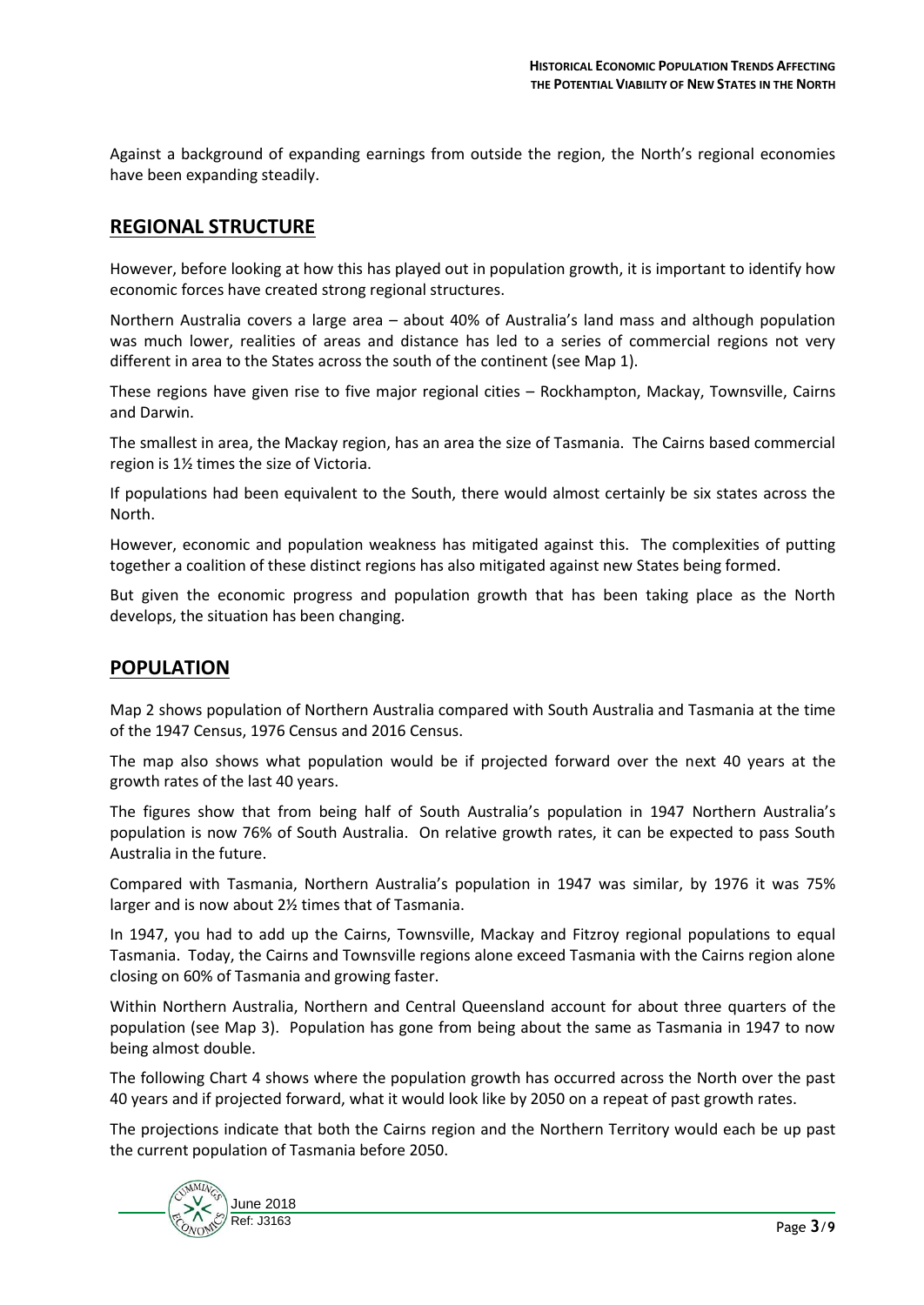The charts also indicate that each of the Cairns, Townsville, Central Queensland regions, in population, are above or about the same population as the Northern Territory, which while having Territory status has its own parliament.

## **SOME VIABILITY CONSIDERATIONS**

This paper represents only an initial preliminary commentary on why new States in the North have not occurred in the past, and how the situation has been changing.

Obviously, substantial financial viability modelling is needed.

However, apart from population, some viability considerations are relevant.

#### **Mining Royalties**

Mineral resources are such that States across the North would probably be supported by the majority of mining royalties paid in Australia.

A State covering Northern and Central Queensland could be expected to attract most of Queensland's current mining royalties and be of the order of \$2 - \$3 billion a year.

#### **Commonwealth Grants**

GST funds collected by the Commonwealth Government are returned to the States and Territory Governments on an equalization of services basis with in general, sparser population in all States attracting higher levels of payment.

Chart 5 gives average payments per capita illustrating that the Northern Territory receives about four times the national average and Tasmania 1.8 times. New States in the North could expect similar appropriate levels of support, although the extent of mining royalties available could modify this.

#### **Sound Decision Making**

However, probably the prime economic consideration relates to sound decision making appropriate to an area's needs.

There have been substantial differences in the past, between the stage of the development and resulting investment and policy needs of the North and those in southern Australia including South East Queensland.

Lack of sound decisions appropriate to the North's needs tend to hold back its progress.

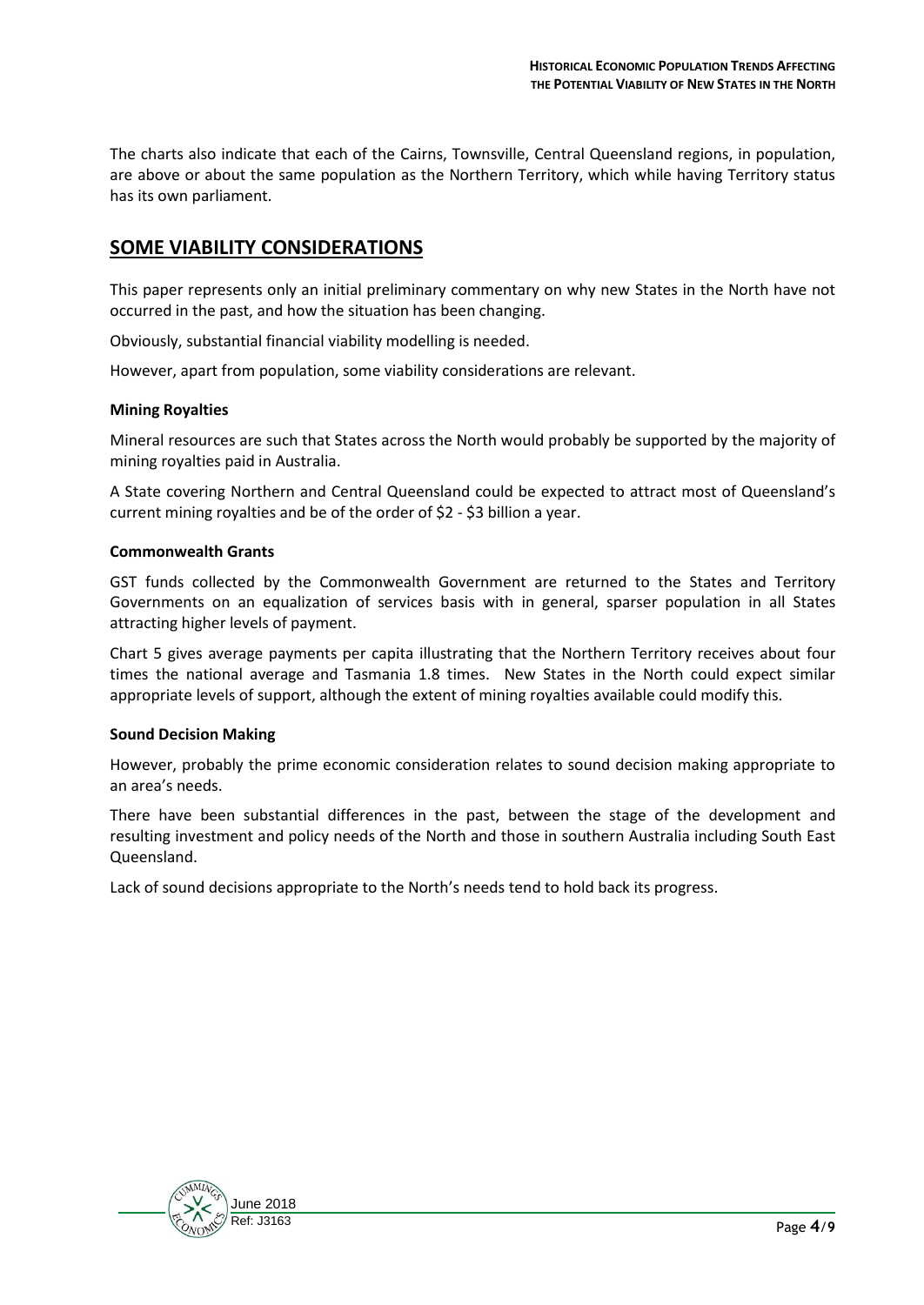#### **Profile**

As a first estimate, a State covering the regions of Northern and Central Queensland, would probably have a population and financial profile of the following order of magnitude.

**Population**.................................................................. about **1 Million**

approx. ............**4 times NT** approx. ............**2 times Tas** approx. ............**60% SA**

**Gross Regional Product** ............................................**\$60 - \$70 Billion**

**Budget Revenue**................ probably of the order of **\$12 - \$15 Billion**

**Mining Royalties**.................................................about **\$2 - \$3 Billion**

#### **GST Share**

| Somewhere in between although potentially affected by mining royalties. |  |
|-------------------------------------------------------------------------|--|

#### **Capital Expenditure Budget**

Equivalent of past three Queensland budgets, capital expenditure averaging about **\$2.3 billion a year** in the area.

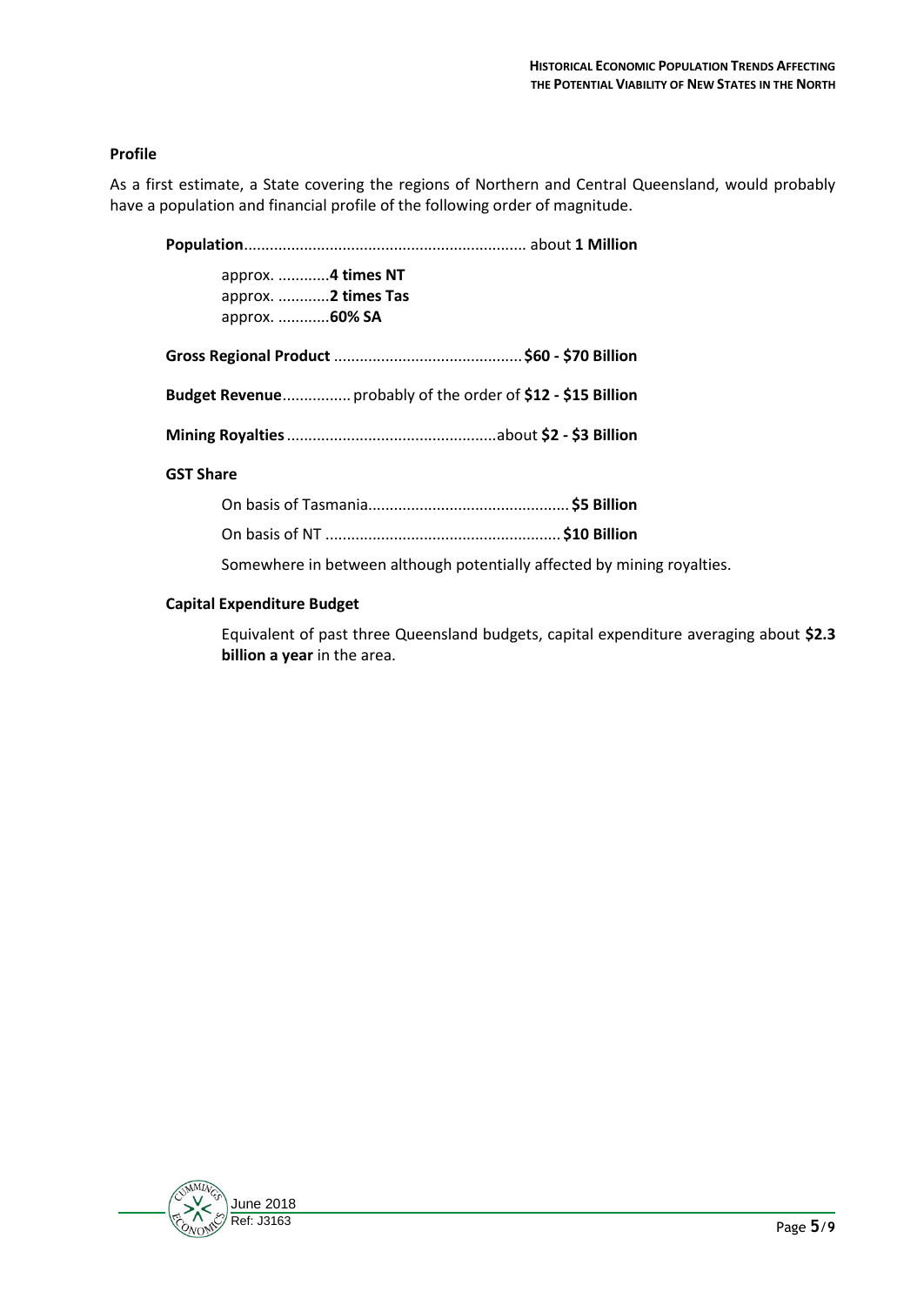

### **Map 1 – Northern Australia Regions**

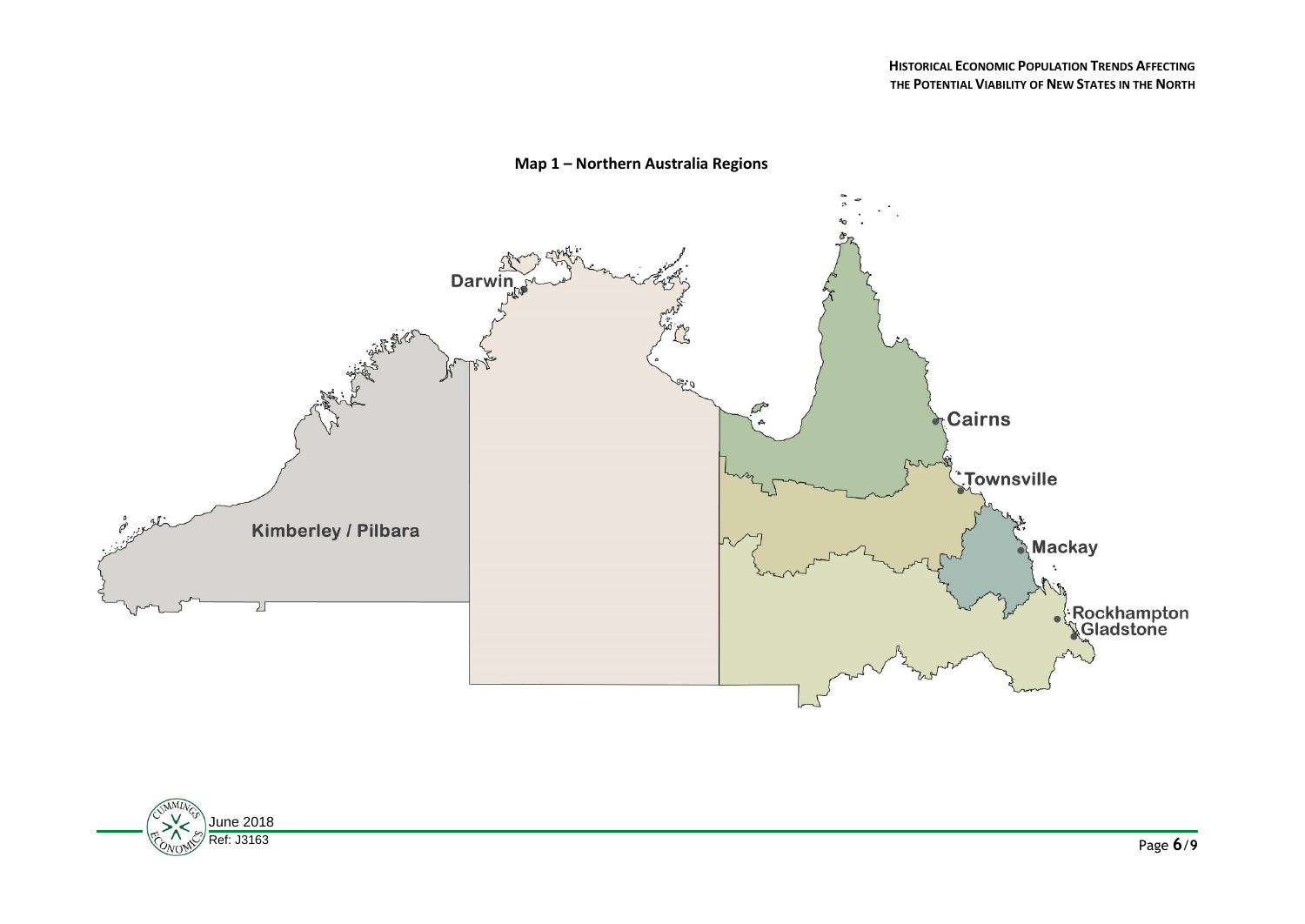

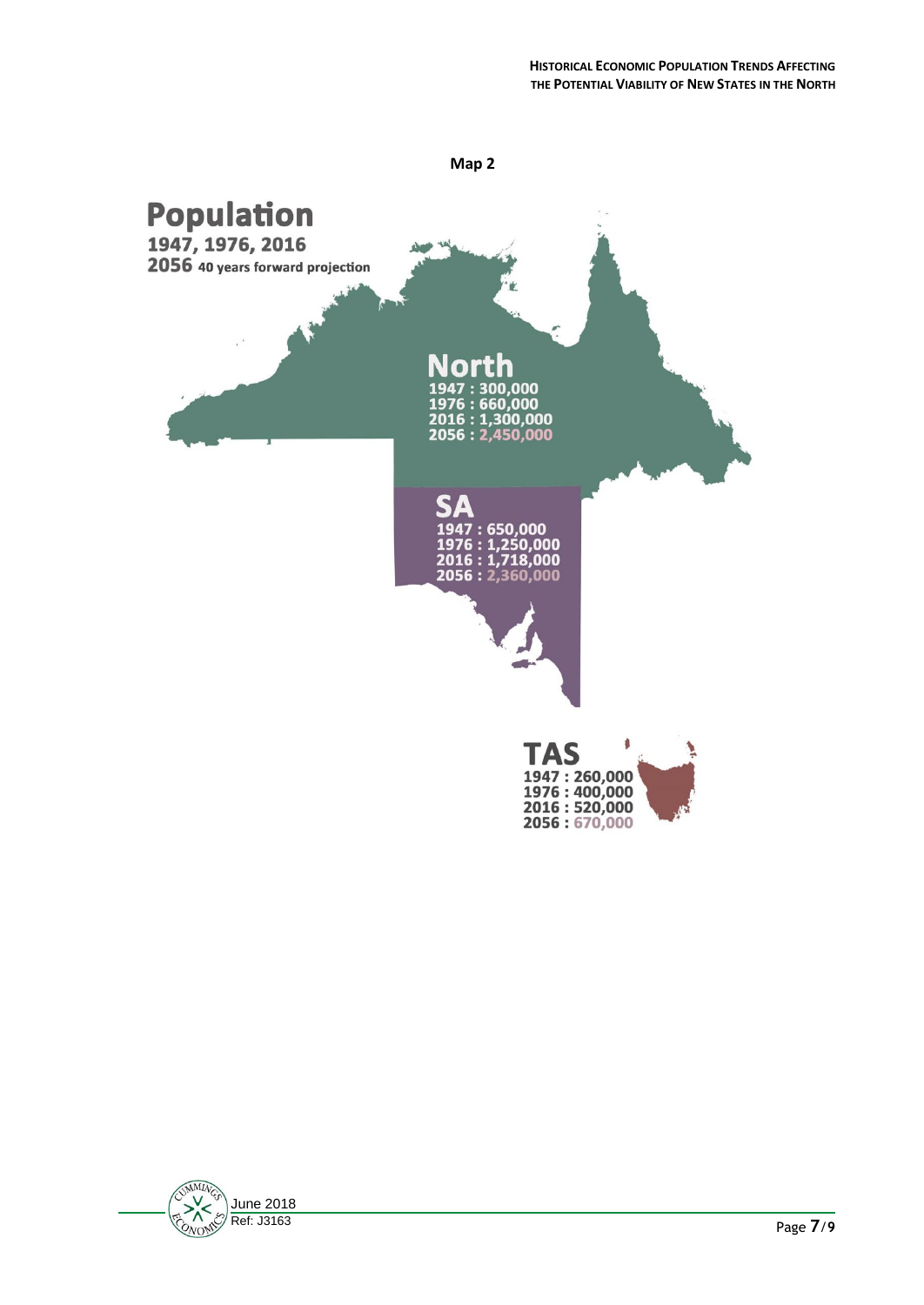